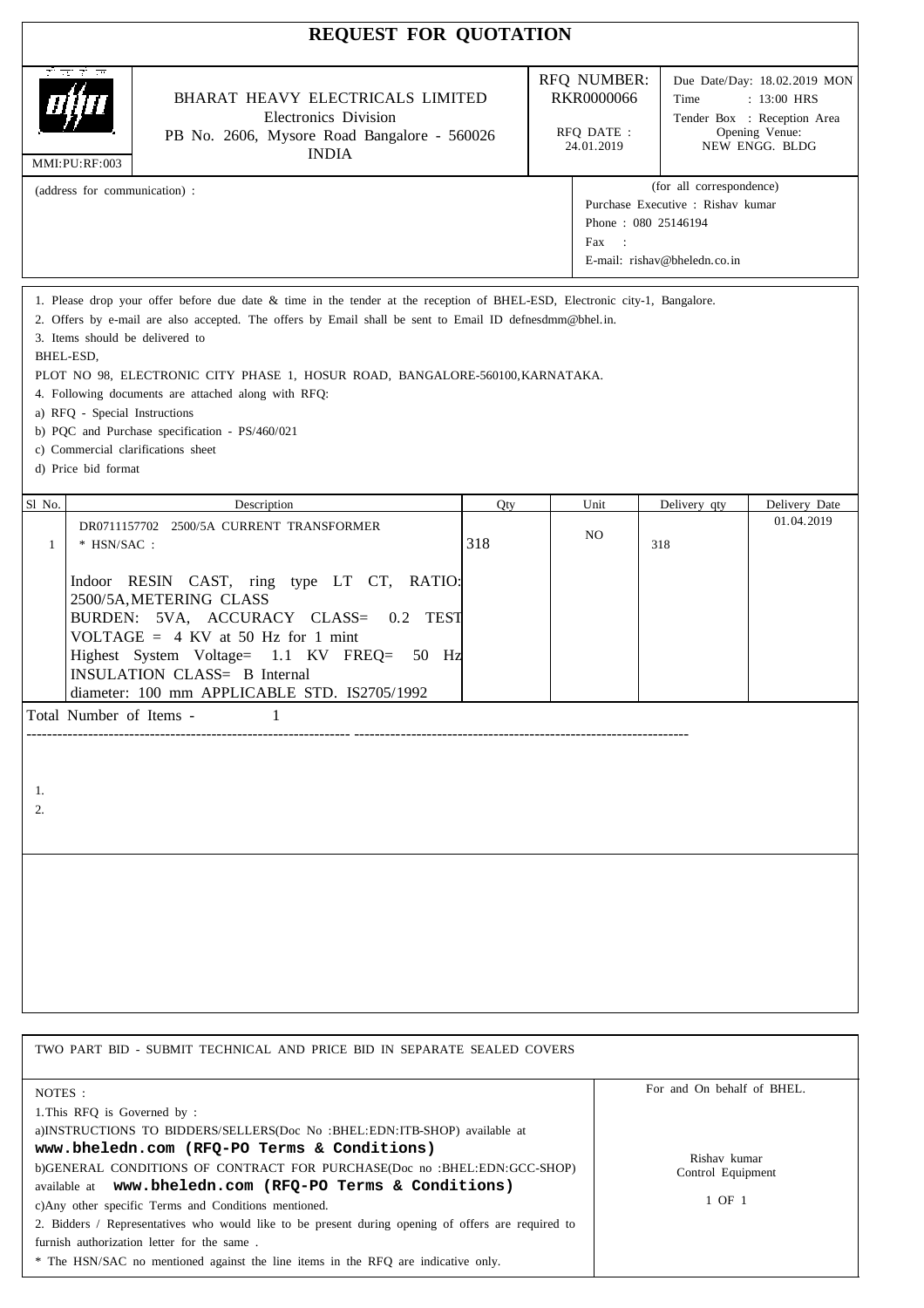#### **RFQ No. RKR0000066 - SPECIAL INSTRUCTIONS**

1. This RFQ is issued for entering into rate contract with BHEL for 2500/5A CURRENT TRANSFORMER

2. BHEL may consider an additional qty of  $\pm 10\%$  of 318 nos.

3. Validity of this Rate contract will be for 1 year from the date of award of the contract.

4. The prices and other terms and conditions agreed upon shall remain firm till the validity of the rate contract or till completion of supplies against the purchase orders placed against this rate contract, whichever later.

5. RFQ qty is the projected quantity for 1 year. Purchase orders shall be placed as and when actual requirements arise during the tenure of this rate contract.

6. The quotation has to be submitted in TWO parts

i. PQC, Techno-commercial unpriced bid AND

ii. Price bid

Separately against this RFQ. The PQC and Techno-commercial bids will be opened on the due date specified and shall be evaluated such that all technical and commercial issues are frozen. The date and time of opening of price bids will be intimated to the bidders whose techno-commercial bids are accepted.

7. Offers by e-mail are also accepted. Offers by e- mail to be sent t[o defnesdmm@bhel.in.](mailto:defnesdmm@bhel.in)

8. Validity of the offer should be 90 days for entering into Rate contract.

9. Offer shall be liable for rejection in case of non-acceptance for entering into a Rate Contract.

10. Delivery time shall be 06 weeks from the date of purchase order.

11. Standard Warranty may please be provided.

12. Any correspondence after the bid opening will be made only to the vendors who has quoted for the above subject tender. Hence please quote for this tender.

13. Quotations and items should be sent to:

BHEL - ESD, plot no. #98, electronic city phase 1, Hosur road, Bangalore- 560100.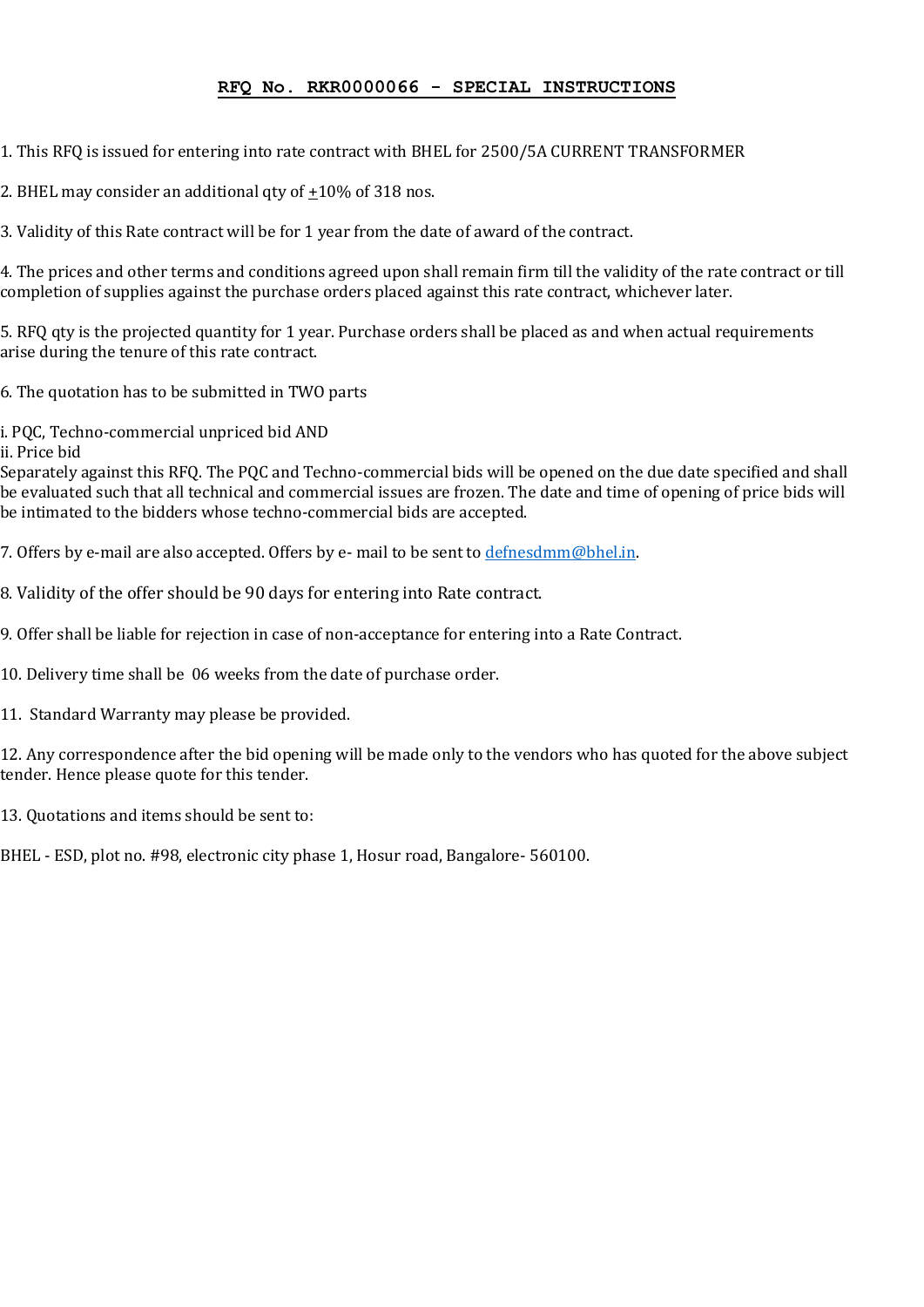

### **PRE-QUALIFICATION CRITERIA & PURCHASE SPECIFICATION**

**PS/460/021**

**Page 1 of 5**

**Rev 00**

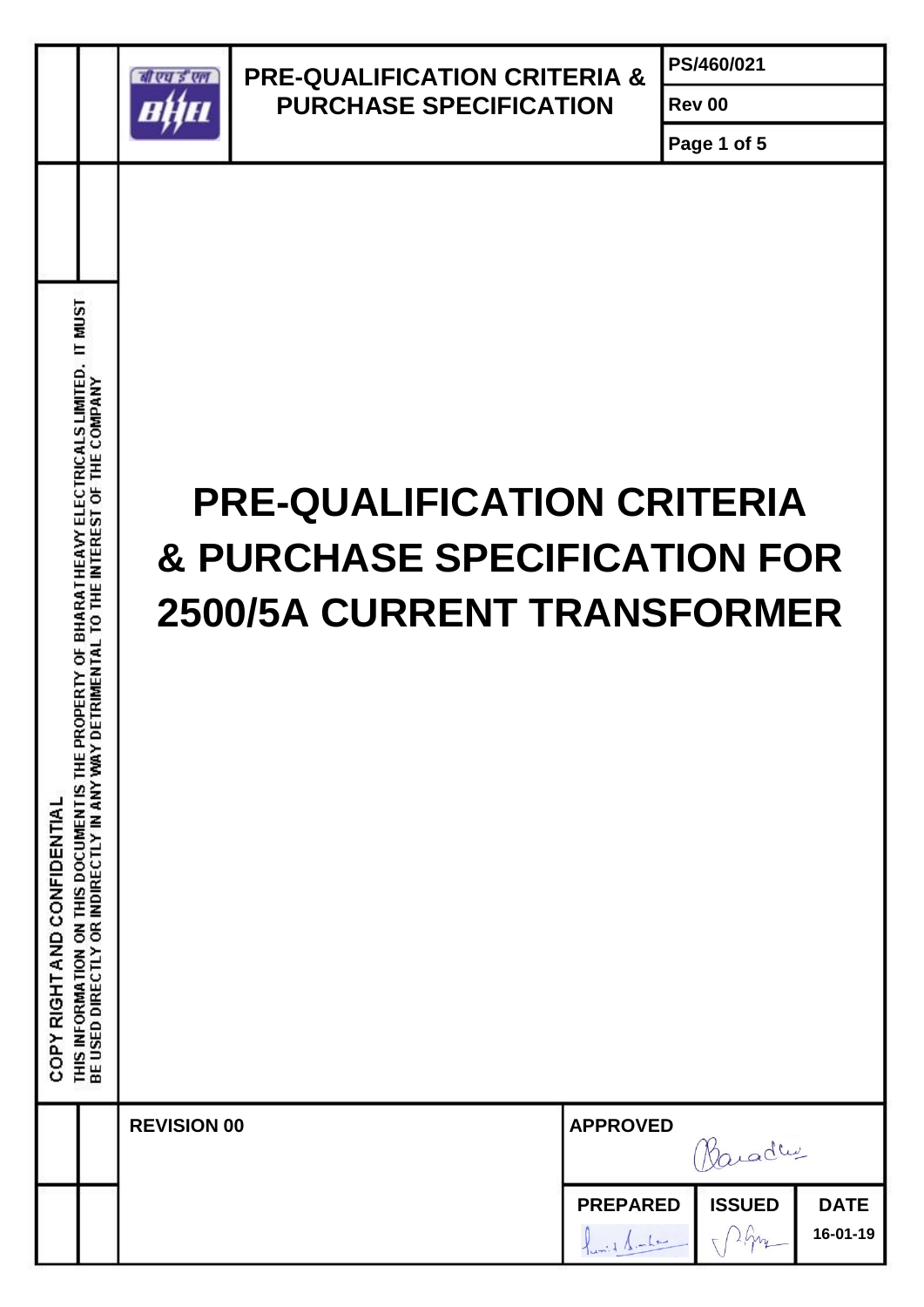[Type here]



## **PRE-QUALIFICATION CRITERIA & PURCHASE SPECIFICATION**

**PS/460/021**

**Rev 00**

**Page 2 of 5**

#### **REVISION HISTORY SHEET**

| <b>ISCINT II</b>                                                                                                                                                             |                         |             |                                   |               |                              |                    |
|------------------------------------------------------------------------------------------------------------------------------------------------------------------------------|-------------------------|-------------|-----------------------------------|---------------|------------------------------|--------------------|
| THIS INFORMATION ON THIS DOCUMENTIS THE PROPERTY OF BHARATHEAVY ELECTRICALS LIMITED.<br>BE USED DIRECTLY OR INDIRECTLY IN ANY WAY DETRIMENTAL TO THE INTEREST OF THE COMPANY | <b>REV</b><br><b>NO</b> | <b>DATE</b> | <b>NATURE OF</b><br><b>CHANGE</b> | <b>REASON</b> | <b>PREPARED</b><br><b>BY</b> | <b>APPROVED BY</b> |
|                                                                                                                                                                              | 00                      | 16-01-19    | <b>First Issue</b>                |               | <b>PS</b>                    | PB                 |
|                                                                                                                                                                              |                         |             |                                   |               |                              |                    |
|                                                                                                                                                                              |                         |             |                                   |               |                              |                    |
|                                                                                                                                                                              |                         |             |                                   |               |                              |                    |
|                                                                                                                                                                              |                         |             |                                   |               |                              |                    |
|                                                                                                                                                                              |                         |             |                                   |               |                              |                    |
|                                                                                                                                                                              |                         |             |                                   |               |                              |                    |
|                                                                                                                                                                              |                         |             |                                   |               |                              |                    |
|                                                                                                                                                                              |                         |             |                                   |               |                              |                    |
|                                                                                                                                                                              |                         |             |                                   |               |                              |                    |
|                                                                                                                                                                              |                         |             |                                   |               |                              |                    |
|                                                                                                                                                                              |                         |             |                                   |               |                              |                    |
|                                                                                                                                                                              |                         |             |                                   |               |                              |                    |
|                                                                                                                                                                              |                         |             |                                   |               |                              |                    |
|                                                                                                                                                                              |                         |             |                                   |               |                              |                    |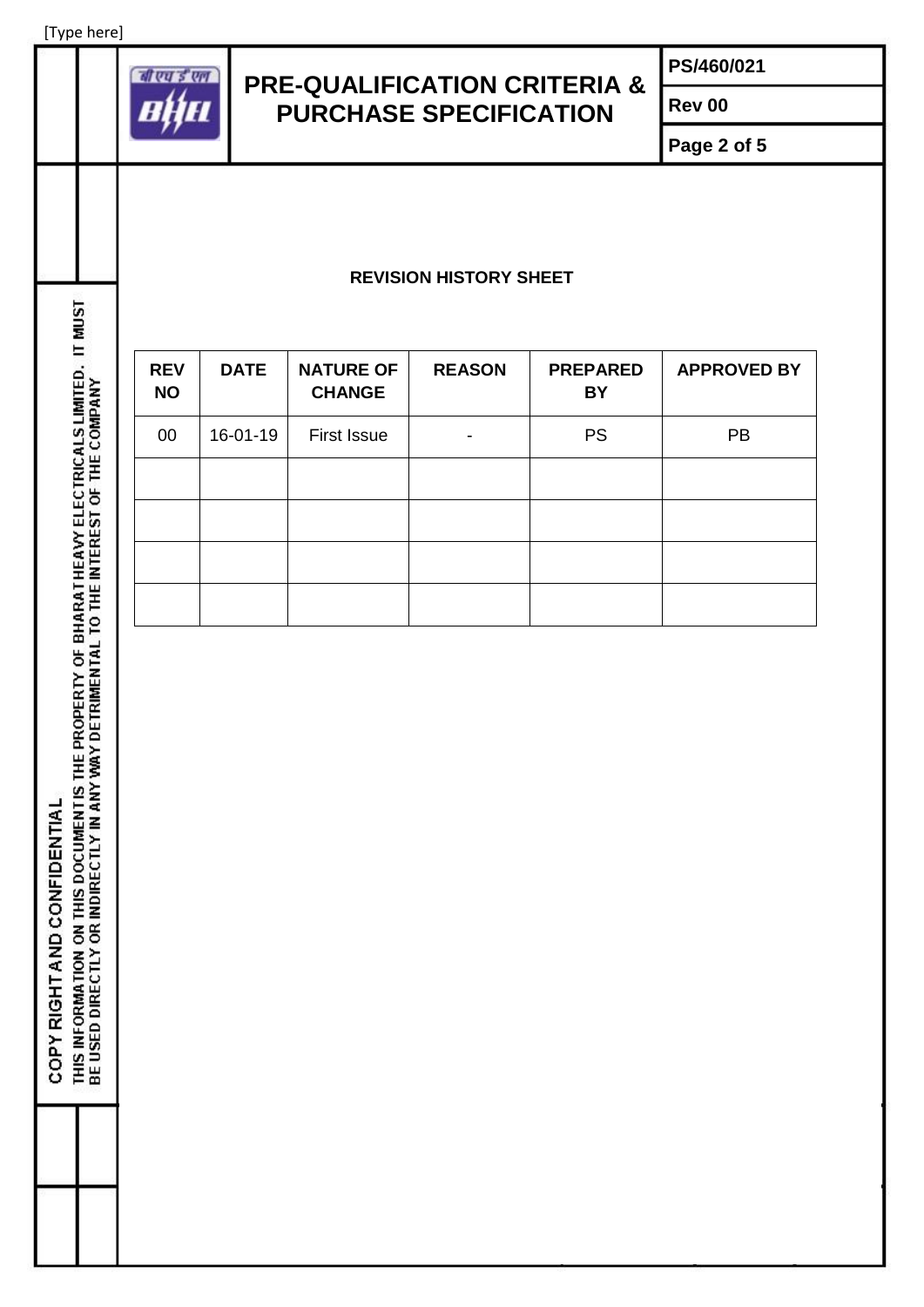COPY RIGHT AND CONFIDENTIAL



#### **PRE-QUALIFICATION CRITERIA & PURCHASE SPECIFICATION**

**PS/460/021**

**Rev 00**

**Page 3 of 5**

# **Pre-Qualification Criteria & Purchase Specification For 2500/5A Current Transformer (BHEL P/N. DR0711157702)**

### **1.0 Pre-Qualification Criteria (PQC)**

| SI. No         | <b>Particulars</b>                                                                                                                                                                                                                                                                                                                       | <b>Supplier's</b><br><b>Confirmation (Y/N)</b> |
|----------------|------------------------------------------------------------------------------------------------------------------------------------------------------------------------------------------------------------------------------------------------------------------------------------------------------------------------------------------|------------------------------------------------|
| 1              | The vendor shall be an Original Equipment Manufacturer<br>(OEM) or OEM's authorized dealers/representative.                                                                                                                                                                                                                              |                                                |
|                | A latest valid authorization letter from OEM giving full<br>contact details shall be furnished along with offer (by<br>dealer/representative).                                                                                                                                                                                           |                                                |
| $\overline{2}$ | Offer shall be for new equipment and not for any<br>refurbished or used equipment. All the parts used in the<br>equipment shall be new and not used / refurbished ones.                                                                                                                                                                  |                                                |
|                | A declaration to that effect to be furnished along with<br>offer.                                                                                                                                                                                                                                                                        |                                                |
| 3.             | Vendor shall have an experience of supplying similar<br>Transformers to at least 2 (two) customers as on date of<br>tender opening.<br>Details of customers to be furnished along with offer.                                                                                                                                            |                                                |
| 4              | vendor's<br><b>The</b><br>vendor<br>authorized<br><b>or</b><br>service<br>representatives shall be in a position to provide prompt<br>sales service and spares support for<br>after<br>our<br>installations. This service network shall necessarily be<br>available in India.<br>A declaration to that effect to be furnished along with |                                                |
| 5              | offer.<br>Manufacturing, testing and dispatch capability of the OEM                                                                                                                                                                                                                                                                      |                                                |
|                | for the above mentioned Scope shall be at least 400 nos.<br>/ Year.<br>A declaration (by OEM or Authorised Dealer) to that effect<br>to be furnished along with offer.                                                                                                                                                                   |                                                |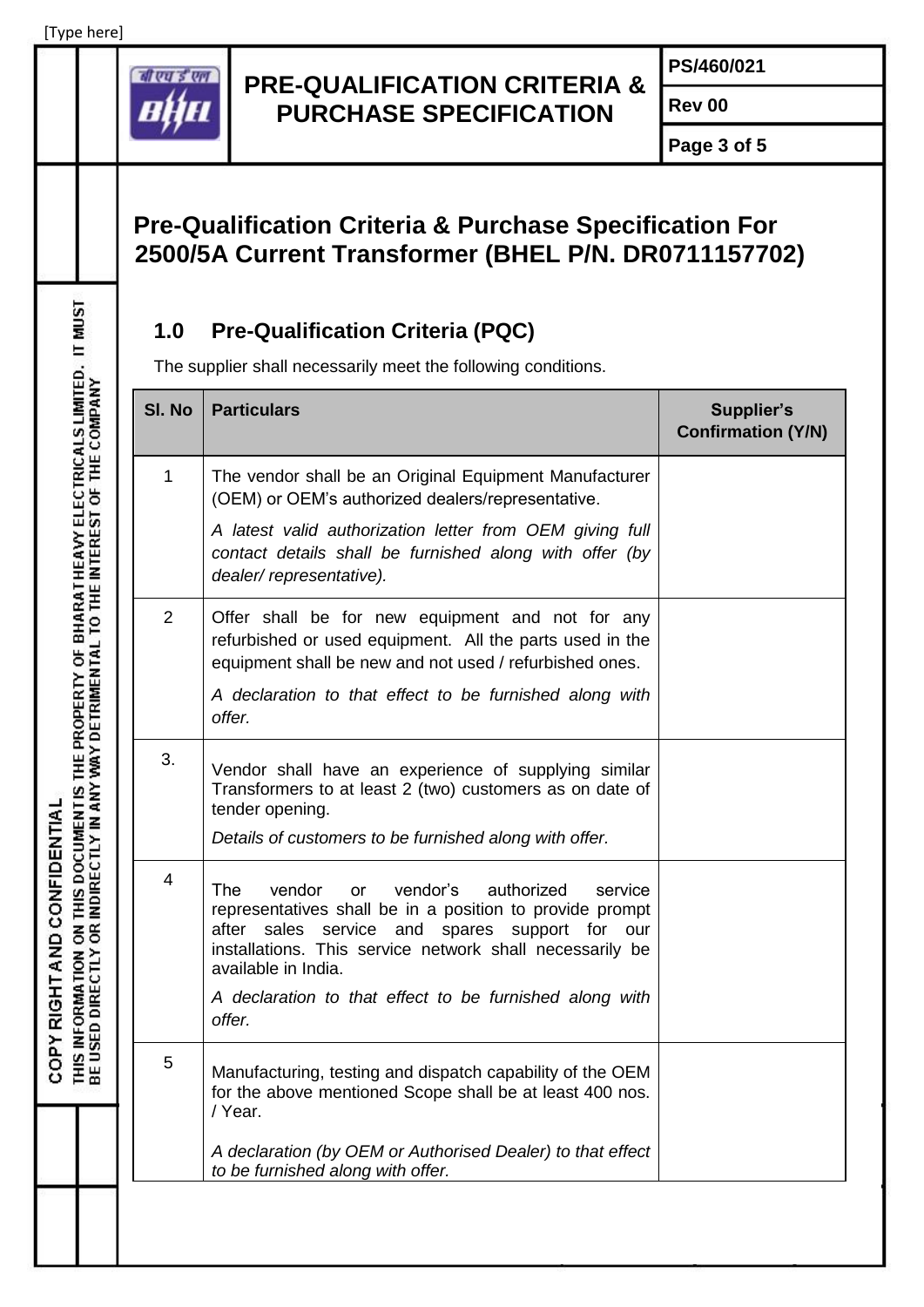

### **PRE-QUALIFICATION CRITERIA & PURCHASE SPECIFICATION**

**PS/460/021**

**Rev 00**

**Page 4 of 5**

#### **Note:**

- 1) The Pre-Qualification Criteria (PQC) are mandatory requirements and the technical bid will be considered only if all the above PQC are met.
- 2) All Supporting documents related to PQC shall be enclosed in techno-commercial offer.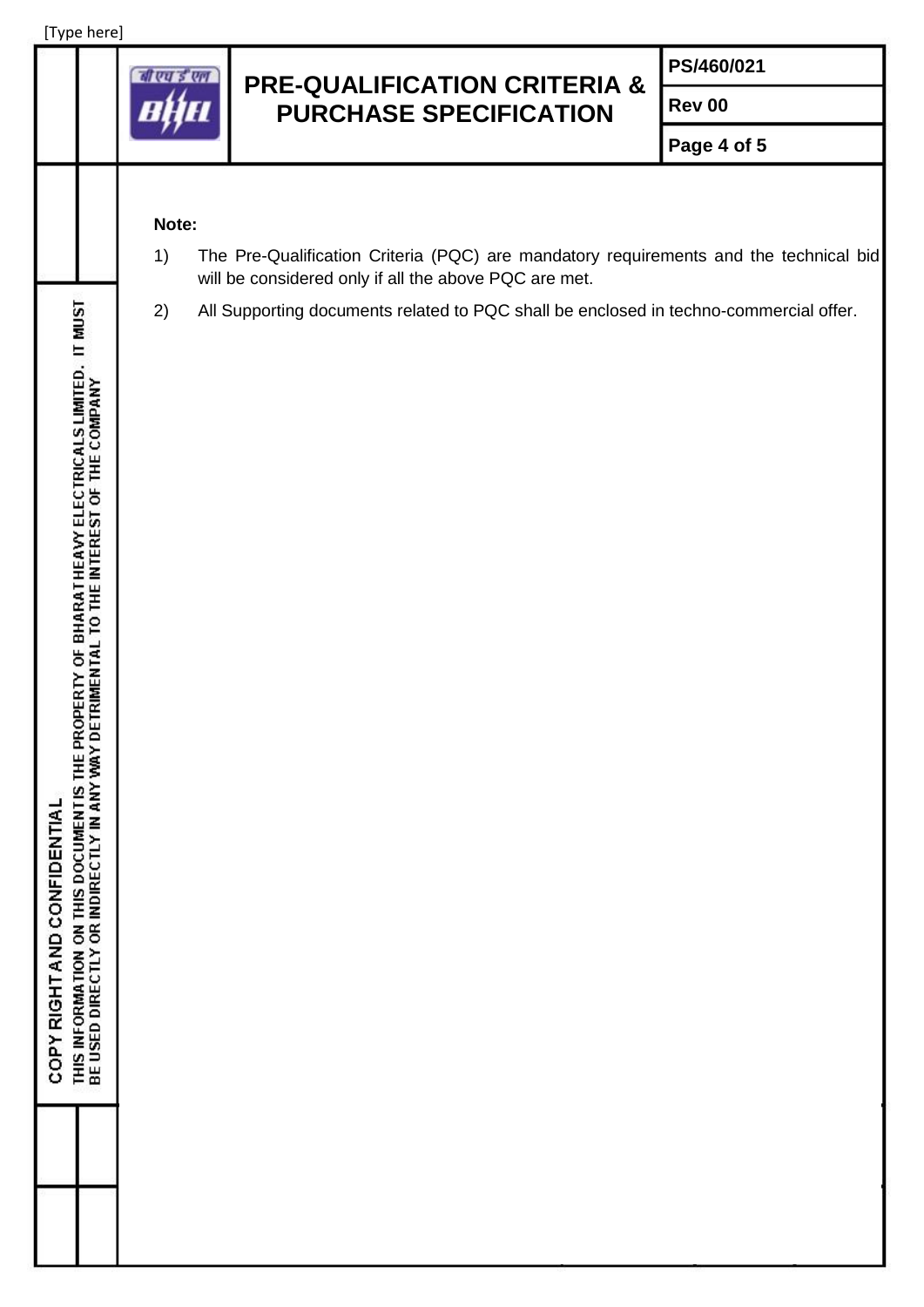[Type here]

THIS INFORMATION ON THIS DOCUMENTIS THE PROPERTY OF BHARATHEAVY ELECTRICALS LIMITED. IT MUST<br>BE USED DIRECTLY OR INDIRECTLY IN ANY WAY DETRIMENTAL TO THE INTEREST OF THE COMPANY

COPY RIGHT AND CONFIDENTIAL



## **PRE-QUALIFICATION CRITERIA & PURCHASE SPECIFICATION**

**PS/460/021**

**Rev 00**

**Page 5 of 5**

# **2.0 Technical Requirements**

| SI no.          | <b>Technical Parameters</b>                                    | <b>Required Values</b>                                                                                           |
|-----------------|----------------------------------------------------------------|------------------------------------------------------------------------------------------------------------------|
| 1               | <b>Type</b>                                                    | Single Phase LT Current Transformer Resin<br>Cast Indoor Type                                                    |
| $\mathbf{2}$    | <b>Application</b>                                             | Inside Power Conditioning Unit for Photovoltaic<br>Application.                                                  |
| $\overline{3}$  | Rating                                                         |                                                                                                                  |
|                 | <b>Rated Frequency</b>                                         | $50/60$ Hz                                                                                                       |
|                 | Nominal System Voltage                                         | 1.1 KV                                                                                                           |
|                 | Number of Phase                                                | Single                                                                                                           |
|                 | Ratio                                                          | 2500A / 5A                                                                                                       |
| 4               | <b>Insulation Level Class</b>                                  |                                                                                                                  |
|                 | <b>Insulation Class</b>                                        | B                                                                                                                |
|                 | Power Frequency Withstand<br><b>Tests on Secondary Winding</b> | 4 KV at 50 Hz for 1 minute                                                                                       |
| 5               | <b>Accuracy Class</b>                                          | 0.2                                                                                                              |
| 6               | <b>Metering Class Burden</b>                                   | 5 VA                                                                                                             |
| $\overline{7}$  | <b>Material</b>                                                |                                                                                                                  |
|                 | Core                                                           | <b>CRGO</b>                                                                                                      |
|                 | Conductor                                                      | <b>Enameled Copper Wire</b>                                                                                      |
| 8               | <b>Dimension</b>                                               | Internal Diameter $-100 \pm 10$ mm<br>Maximum Outer Dimension - 200 (L) X 200 (B)<br>$X$ 50 (H) mm               |
| 9               | <b>Maximum Weight</b>                                          | $<$ 1.3 $Kg$ .                                                                                                   |
| 10              | <b>Mounting</b>                                                | Mounting Clamp to be provided along with CT.                                                                     |
| 11              | <b>Applicable Standard</b>                                     | IS2705 / 1992                                                                                                    |
| $\overline{12}$ | <b>Test Certificates</b>                                       | Routine Test Certificates as per applicable<br>standards are to be provided along with the<br>delivery of items. |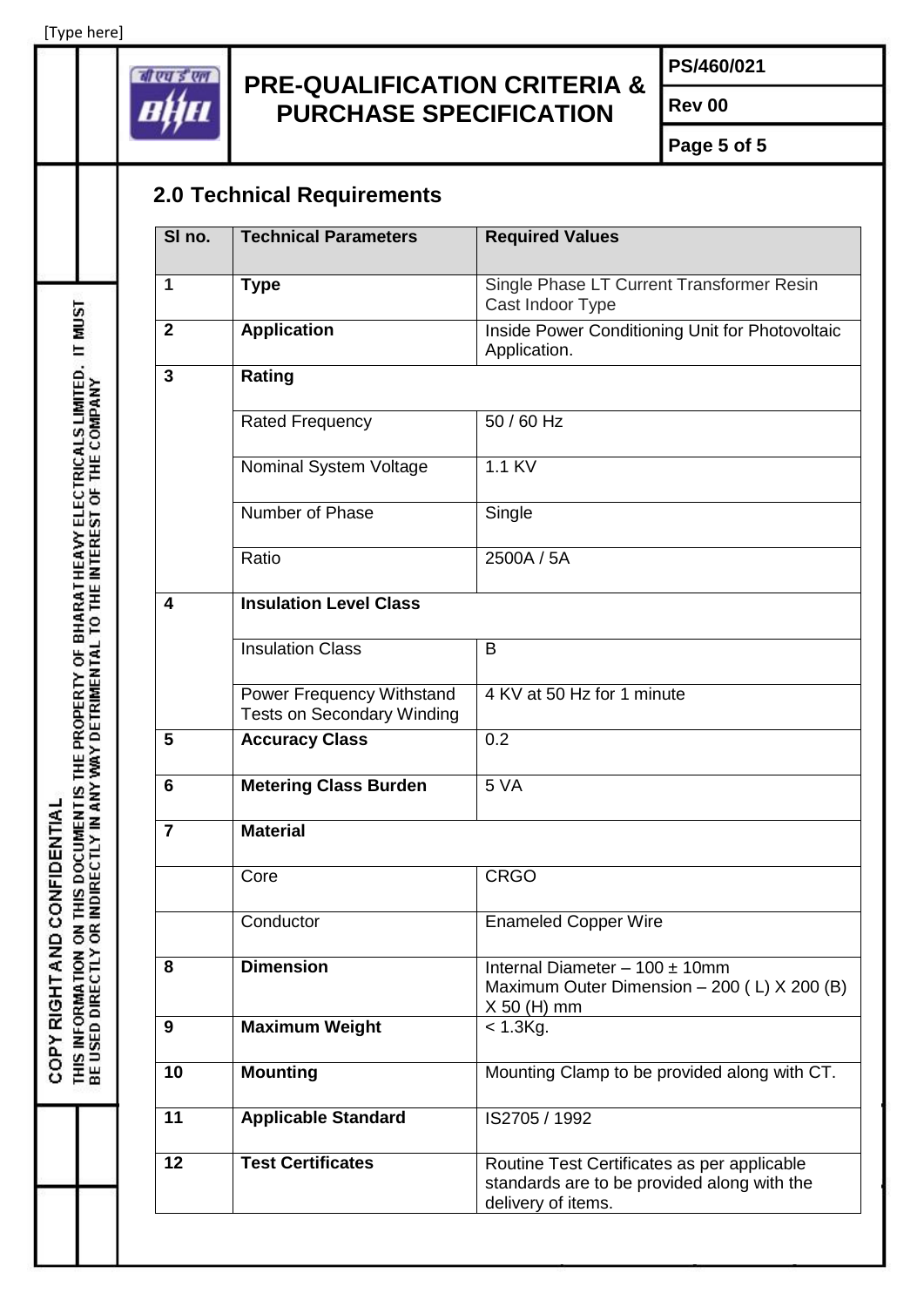|                                                                           | ANNEXURE-A<br>Date:                                                                |                   |         |  |  |  |  |  |
|---------------------------------------------------------------------------|------------------------------------------------------------------------------------|-------------------|---------|--|--|--|--|--|
| Commercial Terms Disscussion For RKR0000066 (2500/5A CURRENT TRANSFORMER) |                                                                                    |                   |         |  |  |  |  |  |
|                                                                           | SI. No. BHEL Terms                                                                 | Complied (Yes/No) | Remarks |  |  |  |  |  |
|                                                                           | <b>Payment Terms</b>                                                               |                   |         |  |  |  |  |  |
| $\mathbf{1}$                                                              | (100% within 45 days after receipt and acceptance of material)                     |                   |         |  |  |  |  |  |
|                                                                           |                                                                                    |                   |         |  |  |  |  |  |
|                                                                           | Penalty                                                                            |                   |         |  |  |  |  |  |
| $\overline{2}$                                                            | (0.5% per week on the basic value of the undelivered quantity max upto 10%)        |                   |         |  |  |  |  |  |
|                                                                           | <b>Delivery time</b>                                                               |                   |         |  |  |  |  |  |
| 3                                                                         |                                                                                    |                   |         |  |  |  |  |  |
|                                                                           | 6 weeks from the date of PO                                                        |                   |         |  |  |  |  |  |
| 4                                                                         | <b>Price Firm</b>                                                                  |                   |         |  |  |  |  |  |
|                                                                           | (PVC not acceptable- Prices should be firm till execution of order)                |                   |         |  |  |  |  |  |
| 5                                                                         | Packing And Forwarding By Supplier                                                 |                   |         |  |  |  |  |  |
|                                                                           |                                                                                    |                   |         |  |  |  |  |  |
| 6                                                                         | Free Door Delivery at BHEL ESD, Electronic City                                    |                   |         |  |  |  |  |  |
|                                                                           | <b>Offer Validity</b>                                                              |                   |         |  |  |  |  |  |
| $\overline{7}$                                                            | (90 days from the tender opening)                                                  |                   |         |  |  |  |  |  |
|                                                                           |                                                                                    |                   |         |  |  |  |  |  |
| 8                                                                         | Taxes & duties to be mentioned in offer (Applicable GST%)                          |                   |         |  |  |  |  |  |
| 9                                                                         | <b>HSN Code</b>                                                                    |                   |         |  |  |  |  |  |
|                                                                           |                                                                                    |                   |         |  |  |  |  |  |
| 10                                                                        | Warranty                                                                           |                   |         |  |  |  |  |  |
|                                                                           |                                                                                    |                   |         |  |  |  |  |  |
| a                                                                         | <b>Standard Warranty</b>                                                           |                   |         |  |  |  |  |  |
|                                                                           |                                                                                    |                   |         |  |  |  |  |  |
| 11                                                                        | Documents to be submitted along with offer                                         |                   |         |  |  |  |  |  |
| a                                                                         | Datasheets / Catalogues                                                            |                   |         |  |  |  |  |  |
| b                                                                         | Distributor's authorisation certificate, if any                                    |                   |         |  |  |  |  |  |
|                                                                           |                                                                                    |                   |         |  |  |  |  |  |
| 12                                                                        | Documents to be submitted along with supply of items. Confirmation for the same is |                   |         |  |  |  |  |  |
|                                                                           | required in technical offer.                                                       |                   |         |  |  |  |  |  |
|                                                                           |                                                                                    |                   |         |  |  |  |  |  |
| a                                                                         | Test certificate/ Repots                                                           |                   |         |  |  |  |  |  |
| b                                                                         | Datasheets / Catalogues                                                            |                   |         |  |  |  |  |  |
|                                                                           |                                                                                    |                   |         |  |  |  |  |  |